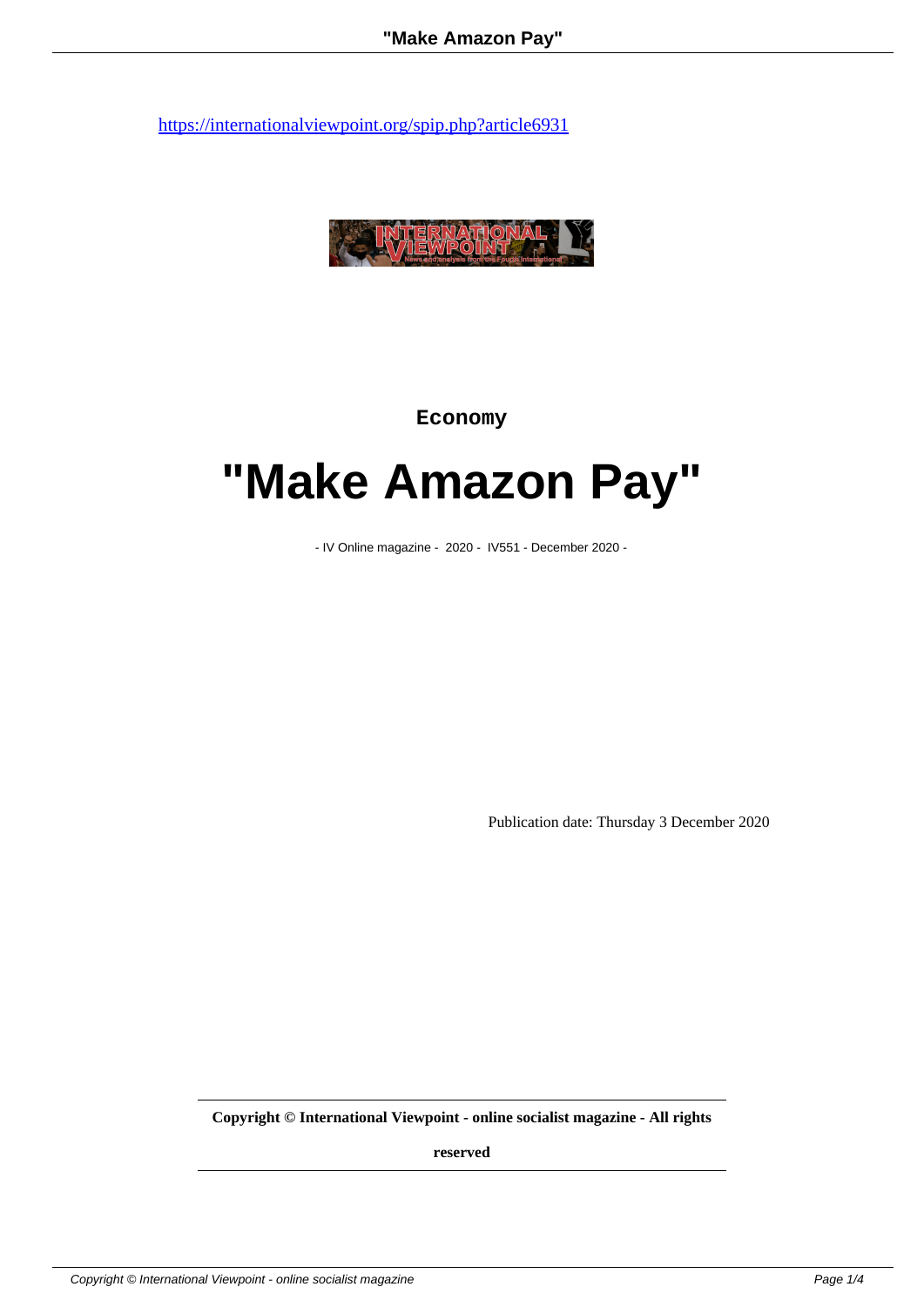**The corporation is trying to pacify workers with holiday bonuses of \$150 to \$300, even though "Jeff Bezos could pay a \$105,000 bonus to every Amazon worker and still be as rich as he was at the start of the pandemic."**

"Amazon takes too much and gives back too little. It is time to Make Amazon Pay."

Those are the words of a global coalition of warehouse workers, trade unionists, climate justice activists, and citizens who have organized worldwide protests this Black Friday to challenge the exploitative and anti-democratic practices of one of humanity's most powerful corporate empires, headed by the richest person in history. [1]

According to new reporting from Business Insider, the Make Amazon Pay coalition has planned Black Friday actions in 15 countries: Brazil, Mexico, the U.S., the U.K., Spain, France, Belgium, Germany, Luxembo[urg](#nb1), Italy, Poland, India, Bangladesh, the Philippines, and Australia. [2]

Workers at several logistics centers across Germany are engaged in a three-day strike meant to disrupt Amazon's profitable holiday sales during the retail industry's [bu](#nb2)siest period, Euronews reported Friday. [3]

Meanwhile, Business Insider reported that Bangladeshi workers demonstrated outside an Amazon facility in Dhaka.

In addition to labor protests, left-wing economist Yanis Varoufakis called on consumers to participate in a Black Friday boycott of Amazon, which he described as "a gigantic, behavior modification machine," pointing to the relationship between its data services, algorithms, and policymaking.

"By boycotting Amazon, you will be adding your strength to an international coalition of workers and activists," he said in a video shared online Thursday. "Amazon is not a mere company. It is not merely a monopolistic mega firm. It is far more, and far worse than that. It is the pillar of a new techno-feudalism."

The Covid-19 pandemic, in particular, "has exposed how Amazon places profits ahead of workers, society, and our planet," the Make Amazon Pay coalition noted on its website, where strike fund donations are accepted.

The wealth of billionaire CEO Jeff Bezoswhose record-breaking personal fortune surpassed \$200 billion in August 2020and other super-rich corporate executives has ballooned during the coronavirus crisis, yet Amazon employees' short-lived hazard pay was taken away at the end of May, even though these essential workers have continued toiling at great risk to their own health. [4]

Ahead of the Black Friday rush, human rights advocates at Amnesty International on Thursday released a report detailing Amazon's "adversarial relatio[nsh](#nb4)ip with trade unions" and lackluster approach to health and safety. [5]

The Make Amazon Pay campaign also pointed out that Amazon's carbon footprint "is larger than two thirds of all countries in the world," but rather than address how its "growing delivery and cloud computing businesses ar[e](#nb5) accelerating climate breakdown," the corporation has intimidated workers who speak out.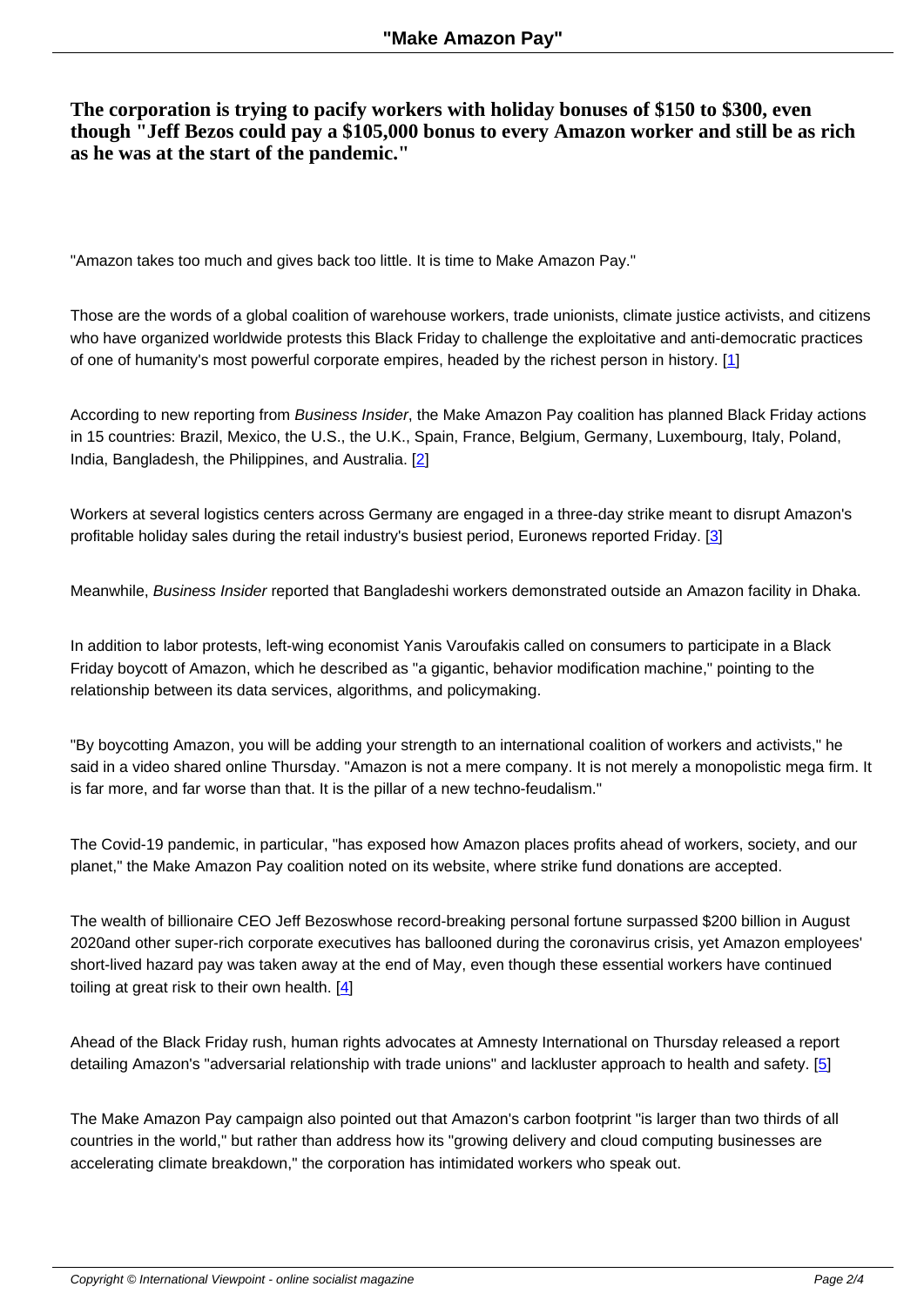Like all major corporations, Amazon's success would be impossible without the public institutions that citizens built together over generations," the statement continued. "But instead of giving back to the societies that helped it grow, the corporation starves them of tax revenue through its world-beating efforts at tax dodging."

In 2019, the trillion-dollar technology titan "paid just 1.2% tax in the U.S., the country it is headquartered in, up from 0% the two previous years," the campaign said.

A video shared on social media by Progressive International, a global justice organization and member of the coalition, explained how Amazon has suppressed union organizing, threatened climate campaigners, and evaded taxes:

As Business Insider reported Friday, Amazon announced on Thanksgiving that "it was granting a total of \$500 million in holiday bonuses to its frontline workers, translating to \$300 for full-time employees and \$150 for part-time employees." [6]

"Surely Amazon can do way better than this," said an unnamed worker based in the U.K.

The fact is that "Jeff Bezos could pay a \$105,000 bonus to every Amazon worker and still be as rich as he was at the start of the pandemic," according to the coalition a cross-border alliance of more than four dozen social and environmental justice groups including UNI Global Union, Amazon Workers International, Progressive International, Oxfam, Sunrise, Tax Justice Network, and Public Citizen.

While "it is great that workers are getting more this holiday season, it is not enough," UNI Global Union general secretary Christy Hoffman told Business Insider. "To show it values its workforce, Amazon should collectively bargain wages and conditions with workers throughout its operations, rather than make one time unilateral gestures of appreciation."

Ahead of Friday's global day of action against the e-commerce giant, the campaign issued a list of common demands, all of which seek to "Make Amazon Pay." That means paying "its workers fairly, for its impact on the environment, and its taxes." [7]

The campaign is fighting for better pay for Amazon's workers "in line with the increasing wealth of the corporation, including hazard pay and pre[m](#nb7)ium pay for peak times" as well as improved working conditions and benefits, such as paid sick leave "so that no worker has to choose between their health or their job."

The coalition also seeks to protect Amazon workers' rights to organize as well as unions' rights to promote the interests of employees without fear of surveillance and retaliation, throughout the company's global supply chains.  $[8]$ 

In addition, the campaign is pushing for Amazon to commit to zero emissions by 2030 and to eliminate "tax abuse through profit shifting, loopholes, and the use of tax havens," among other demands to safeguard consumers' data.

"Amazon is not alone in these bad practices," the coalition acknowledged in its campaign statement, "but it sits at the heart of a failed system that drives the inequality, climate breakdown, and democratic decay that scar our age."

Source **Common Dreams**.